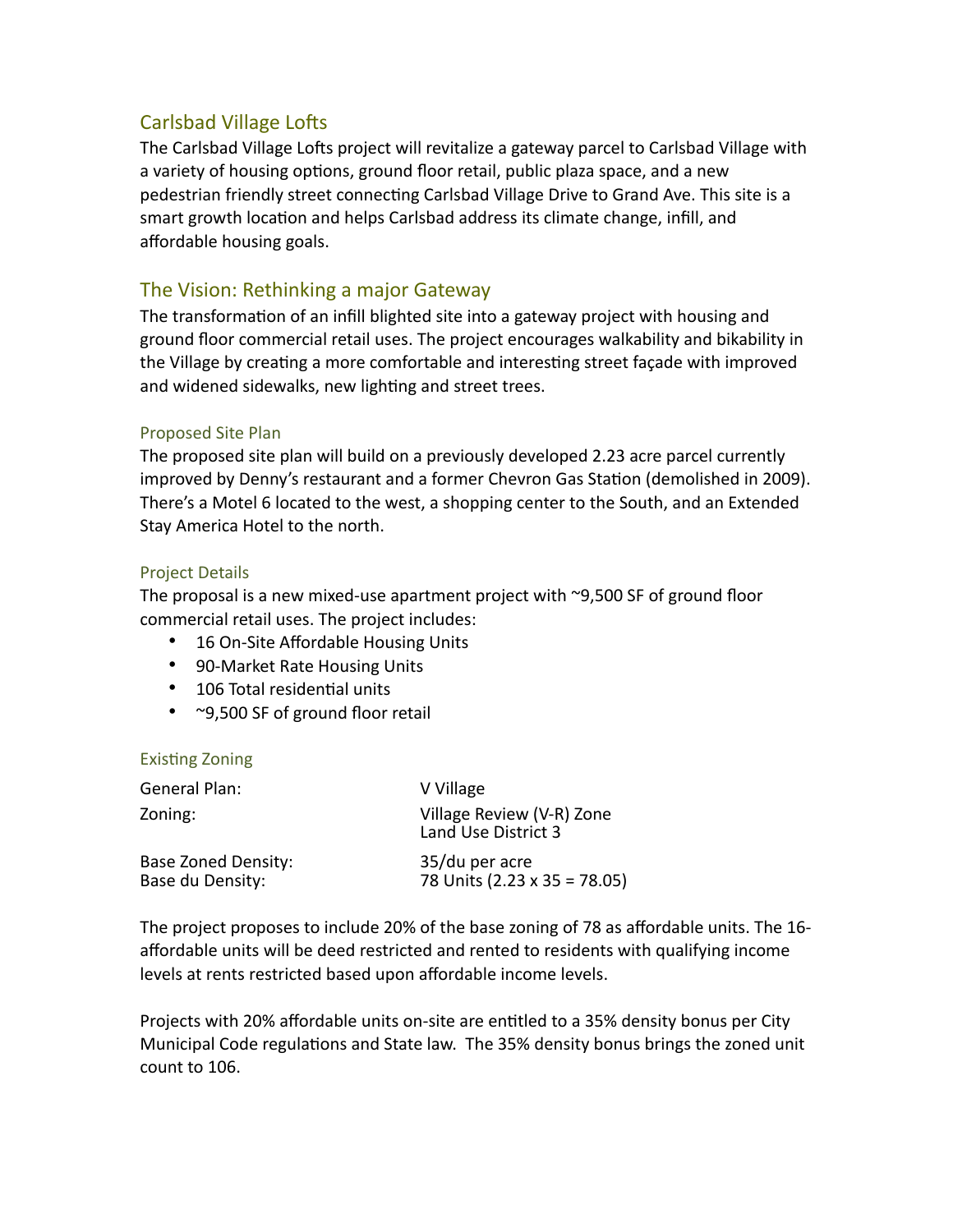**Existing Zoning Calculation** 

| <b>Base Units</b>                         | $= 78 (2.23 \times 35 = 78.05)$                               |
|-------------------------------------------|---------------------------------------------------------------|
| Affordable Proposed<br><b>Bonus Units</b> | $= 16 (20\% \text{ of } 78)$<br>$= 28 (35\% \text{ of Base})$ |
| <b>Total Unit Count</b>                   | = 106 Residential Units                                       |

The project includes the removal of the existing Denny's restaurant as well as the Denny's & Motel 6 freeway pole signage. Motel 6 will remain. A new private pedestrian friendly roadway will be constructed between the properties connecting Carlsbad Village Drive and Grand Ave.

## What are the Community Benefits?

- 1. The Project will dedicate land to the City of Carlsbad for the Grand Avenue underpass contemplated in the new Village & Barrio Master Plan Update. (Approximately 3,500 SF of land)
- 2. The Project will provide right-of-way for the Carlsbad Village Drive road widening
- 3. The project proposes over 3,000 SF of new patio and gathering space along Carlsbad Village Drive and increased connectedness with the new proposed roadway connecting Carlsbad Village Drive and Grand Ave.
- 4. Supports walkability and mode share by surrounding residential uses near existing goods and services.
- 5. The Project will install s missing link in the sidewalk along Grand Avenue creating a safer and more connected biking and walking experience.

## Environmentally Responsible and Sustainable Location

The project promotes sustainable transportation planning and the responsible usage of land. The project is located in a pedestrian friendly neighborhood with existing employment, retail, and commercial uses in close proximity to the project site. Specific project features are intended to encourage more active transportation by providing conveniences and incentives for people to walk, bike or use transit.

- Smart-growth, transit-oriented infill location
- Promotes active lifestyles and locates housing near existing City infrastructure, goods & services and encouraging biking and walkability
- Provides future residents with secured bike storage, electric vehicle charging stations and priority parking for all low and zero emission vehicles.
- Transportation screens will broadcast up-to-date times for Coaster, Amtrak, bus and rideshare programs likes Uber, Lyft, etc.
- Located on a brownfield site (former gas station) that will be fully remediated
- New, more energy efficient building will replace an older non-energy efficient use/structure
- Provides Carlsbad with affordable housing within close proximity to public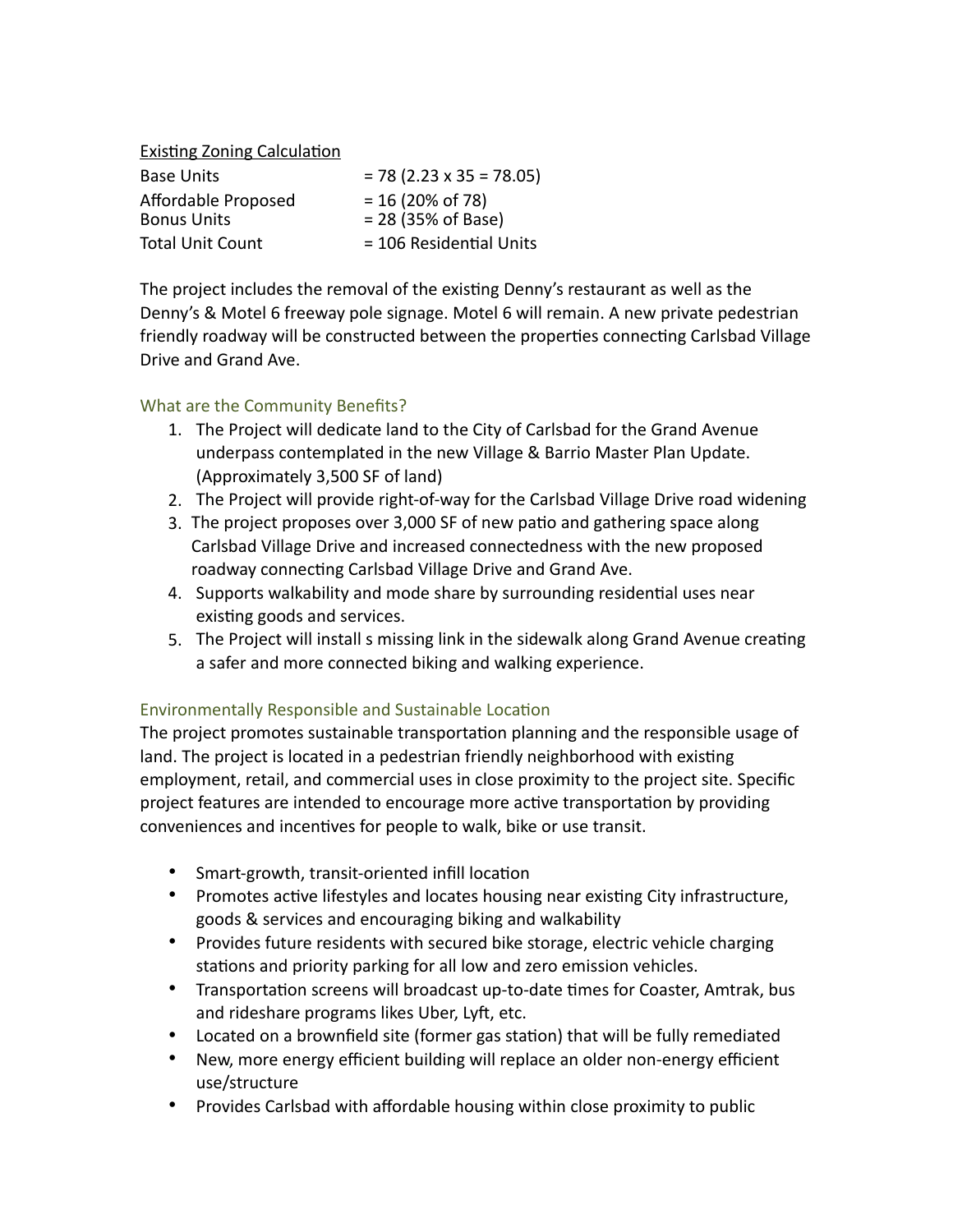transportation and walking distance of goods and services and employment

• The project has been acknowledged by the US Green Building Council as a model for sustainable growth

## Preserve Open Space & Sensitive Habitats

By redeveloping a previously disturbed brownfield site with housing, project like this, protect open space and preserve natural habitat in the City of Carlsbad and beyond otherwise endangered by urban sprawl.

## FAQ's

### Vision

## Where is it located?

The address is 1044 Carlsbad Village Drive. The project area is West of I-5 and East of Motel 6. The southern boundary is Carlsbad Village Drive and the Northern Boundary is Grand Avenue and the Extended Stay America hotel.

### Residential choices

### What types of units are available?

There will be 1, 2 and 3 bedroom apartments. There will approximately 40% 2-3 beds, 50% 1 beds and 10% lofts. There will be 16 deed restricted affordable units and 90 market-rate.

## What amenities are there for residents?

The new apartments will feature common area amenities including a fitness center, a rooftop terrace with vegetable rooftop gardens, dining areas, BBQ areas, and communal conference room space.

#### Traffic and parking

## Will there be added traffic?

A central component of our planning is to minimize the impact from adding residential units by implementing best practices of transit-oriented design. Adding housing within existing communities near public transportation surrounded by goods and services and employment is a big part of this. These growth principal reduce VMT (Vehicle Miles Travelled) & GHG emissions and help advance our climate change goals. The project also proposes the removal of the existing Denny's taking those trips off the grid. The Project results in 641 net new average daily trips (ADTs).

What is the parking required and supplied? Parking Required Commercial: 35 stalls Residential: 145 stalls